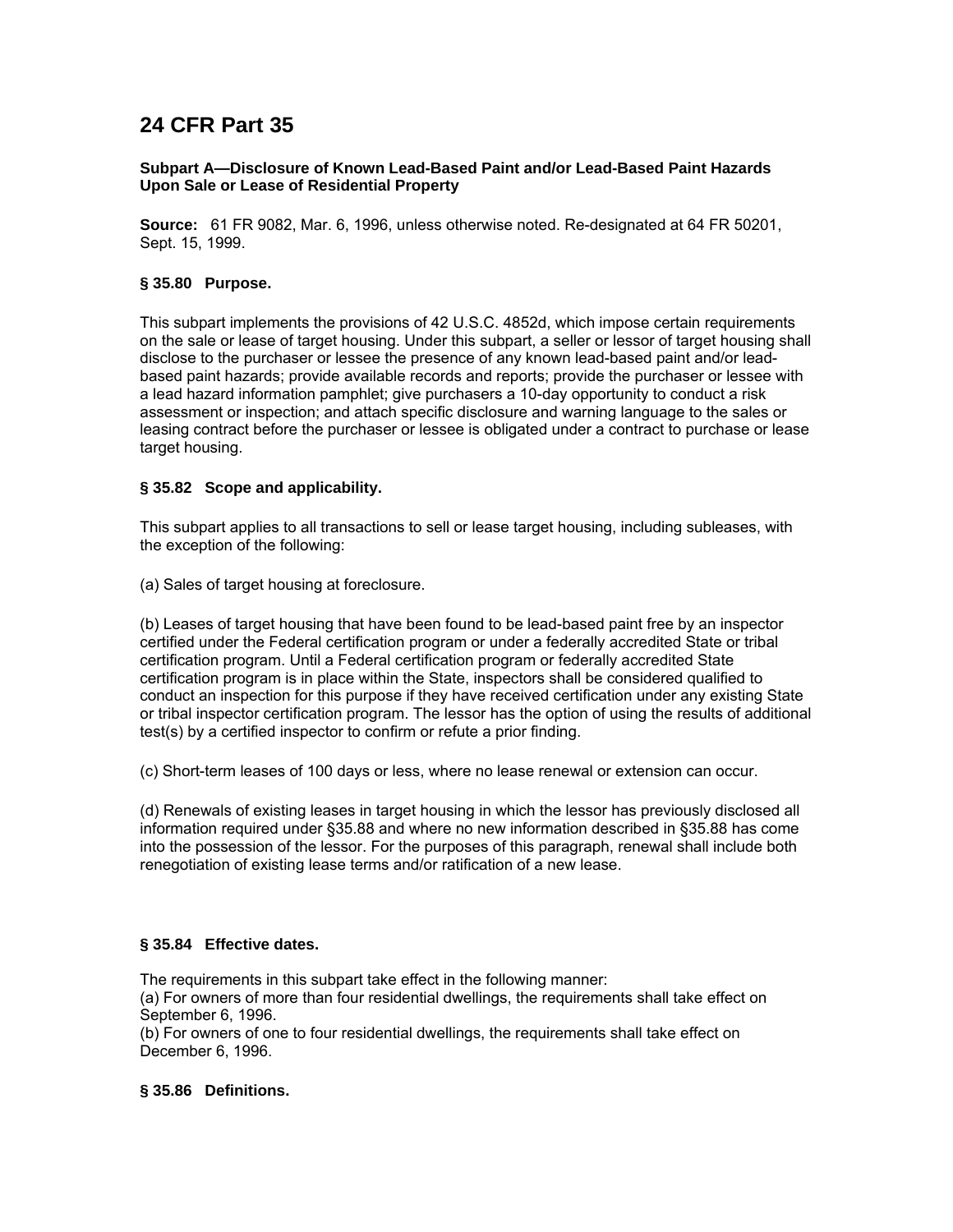The following definitions apply to this subpart.

*The Act* means the Residential Lead-Based Paint Hazard Reduction Act of 1992, 42 U.S.C. 4852d.

*Agent* means any party who enters into a contract with a seller or lessor, including any party who enters into a contract with a representative of the seller or lessor, for the purpose of selling or leasing target housing. This term does not apply to purchasers or any purchaser's representative who receives all compensation from the purchaser.

*Available* means in the possession of or reasonably obtainable by the seller or lessor at the time of the disclosure.

*Common area* means a portion of a building generally accessible to all residents/users including, but not limited to, hallways, stairways, laundry and recreational rooms, playgrounds, community centers, and boundary fences.

*Contract for the purchase and sale of residential real property* means any contract or agreement in which one party agrees to purchase an interest in real property on which there is situated one or more residential dwellings used or occupied, or intended to be used or occupied, in whole or in part, as the home or residence of one or more persons.

*EPA* means the Environmental Protection Agency.

*Evaluation* means a risk assessment and/or inspection.

*Foreclosure* means any of the various methods, statutory or otherwise, known in different jurisdictions, of enforcing payment of a debt, by the taking and selling of real property.

*Housing for the elderly* means retirement communities or similar types of housing reserved for households composed of one or more persons 62 years of age or more at the time of initial occupancy.

*Inspection* means:

(1) A surface-by-surface investigation to determine the presence of lead-based paint as provided in section 302(c) of the Lead-Based Paint Poisoning and Prevention Act [42 U.S.C. 4822], and

(2) The provision of a report explaining the results of the investigation.

*Lead-based paint* means paint or other surface coatings that contain lead equal to or in excess of 1.0 milligram per square centimeter or 0.5 percent by weight.

*Lead-based paint free housing* means target housing that has been found to be free of paint or other surface coatings that contain lead equal to or in excess of 1.0 milligram per square centimeter or 0.5 percent by weight.

*Lead-based paint hazard* means any condition that causes exposure to lead from leadcontaminated dust, lead-contaminated soil, or lead-contaminated paint that is deteriorated or present in accessible surfaces, friction surfaces, or impact surfaces that would result in adverse human health effects as established by the appropriate Federal agency.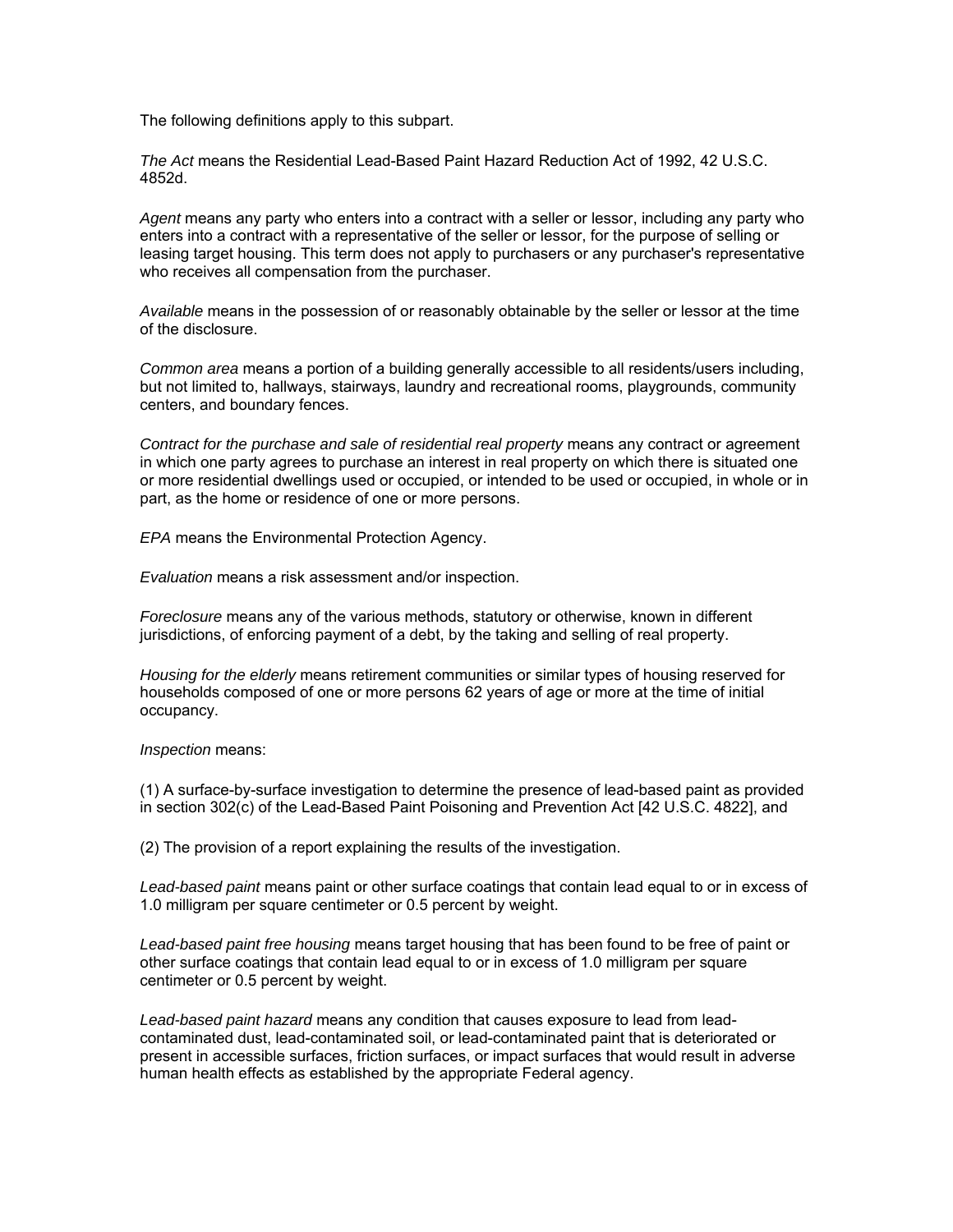*Lessee* means any entity that enters into an agreement to lease, rent, or sublease target housing, including but not limited to individuals, partnerships, corporations, trusts, government agencies, housing agencies, Indian tribes, and nonprofit organizations.

*Lessor* means any entity that offers target housing for lease, rent, or sublease, including but not limited to individuals, partnerships, corporations, trusts, government agencies, housing agencies, Indian tribes, and nonprofit organizations.

*Owner* means any entity that has legal title to target housing, including but not limited to individuals, partnerships, corporations, trusts, government agencies, housing agencies, Indian tribes, and nonprofit organizations, except where a mortgagee holds legal title to property serving as collateral for a mortgage loan, in which case the owner would be the mortgagor.

*Purchaser* means an entity that enters into an agreement to purchase an interest in target housing, including but not limited to individuals, partnerships, corporations, trusts, government agencies, housing agencies, Indian tribes, and nonprofit organizations.

*Reduction* means measures designed to reduce or eliminate human exposure to lead-based paint hazards through methods including interim controls and abatement.

*Residential dwelling* means:

(1) A single-family dwelling, including attached structures such as porches and stoops; or

(2) A single-family dwelling unit in a structure that contains more than one separate residential dwelling unit, and in which each such unit is used or occupied, or intended to be used or occupied, in whole or in part, as the residence of one or more persons.

*Risk assessment* means an on-site investigation to determine and report the existence, nature, severity, and location of lead-based paint hazards in residential dwellings, including:

(1) Information gathering regarding the age and history of the housing and occupancy by children under age 6;

- (2) Visual inspection;
- (3) Limited wipe sampling or other environmental sampling techniques;
- (4) Other activity as may be appropriate; and

(5) Provision of a report explaining the results of the investigation.

*Seller* means any entity that transfers legal title to target housing, in whole or in part, in return for consideration, including but not limited to individuals, partnerships, corporations, trusts, government agencies, housing agencies, Indian tribes, and nonprofit organizations. The term "seller" also includes:

(1) An entity that transfers shares in a cooperatively owned project, in return for consideration; and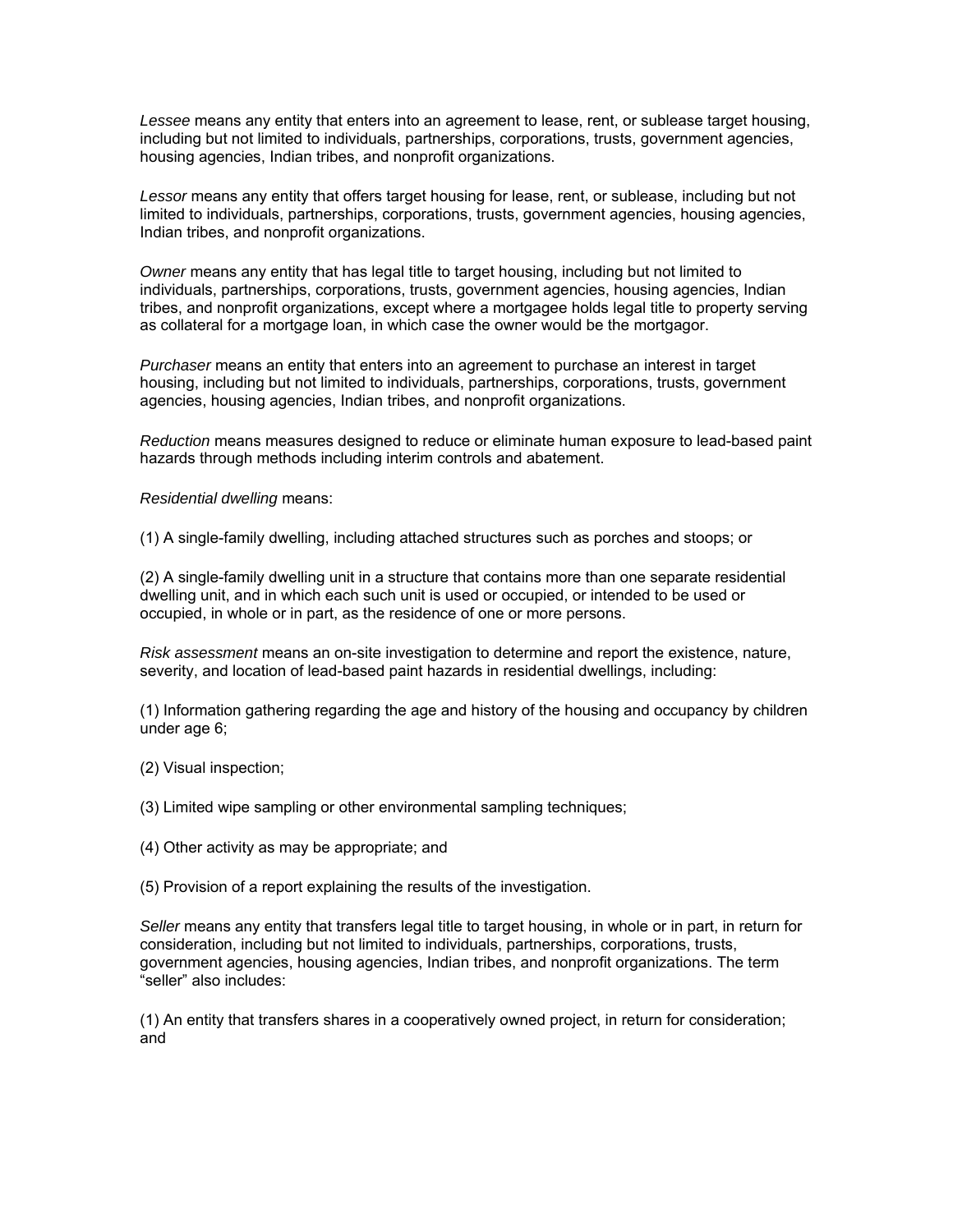(2) An entity that transfers its interest in a leasehold, in jurisdictions or circumstances where it is legally permissible to separate the fee title from the title to the improvement, in return for consideration.

*Target housing* means any housing constructed prior to 1978, except housing for the elderly or persons with disabilities (unless any child who is less than 6 years of age resides or is expected to reside in such housing) or any 0-bedroom dwelling.

*TSCA* means the Toxic Substances Control Act, 15 U.S.C. 2601.

*0-bedroom dwelling* means any residential dwelling in which the living area is not separated from the sleeping area. The term includes efficiencies, studio apartments, dormitory housing, military barracks, and rentals of individual rooms in residential dwellings.

#### **§ 35.88 Disclosure requirements for sellers and lessors.**

(a) The following activities shall be completed before the purchaser or lessee is obligated under any contract to purchase or lease target housing that is not otherwise an exempt transaction pursuant to §35.82. Nothing in this section implies a positive obligation on the seller or lessor to conduct any evaluation or reduction activities.

(1) The seller or lessor shall provide the purchaser or lessee with an EPA-approved lead hazard information pamphlet. Such pamphlets include the EPA document entitled *Protect Your Family From Lead in Your Home* (EPA −747-K-94-001) or an equivalent pamphlet that has been approved for use in that State by EPA.

(2) The seller or lessor shall disclose to the purchaser or lessee the presence of any known leadbased paint and/or lead-based paint hazards in the target housing being sold or leased. The seller or lessor shall also disclose any additional information available concerning the known lead-based paint and/or lead-based paint hazards, such as the basis for the determination that lead-based paint and/or lead-based paint hazards exist, the location of the lead-based paint and/or lead-based paint hazards, and the condition of the painted surfaces.

(3) The seller or lessor shall disclose to each agent the presence of any known lead-based paint and/or lead-based paint hazards in the target housing being sold or leased and the existence of any available records or reports pertaining to lead-based paint and/or lead-based paint hazards. The seller or lessor shall also disclose any additional information available concerning the known lead-based paint and/or lead-based paint hazards, such as the basis for the determination that lead-based paint and/or lead-based paint hazards exist, the location of the lead-based paint and/or lead-based paint hazards, and the condition of the painted surfaces.

(4) The seller or lessor shall provide the purchaser or lessee with any records or reports available to the seller or lessor pertaining to lead-based paint and/or lead-based paint hazards in the target housing being sold or leased. This requirement includes records and reports regarding common areas. This requirement also includes records and reports regarding other residential dwellings in multifamily target housing, provided that such information is part of an evaluation or reduction of lead-based paint and/or lead-based paint hazards in the target housing as a whole.

(b) If any of the disclosure activities identified in paragraph (a) of this section occurs after the purchaser or lessee has provided an offer to purchase or lease the housing, the seller or lessor shall complete the required disclosure activities prior to accepting the purchaser's or lessee's offer and allow the purchaser or lessee an opportunity to review the information and possibly amend the offer.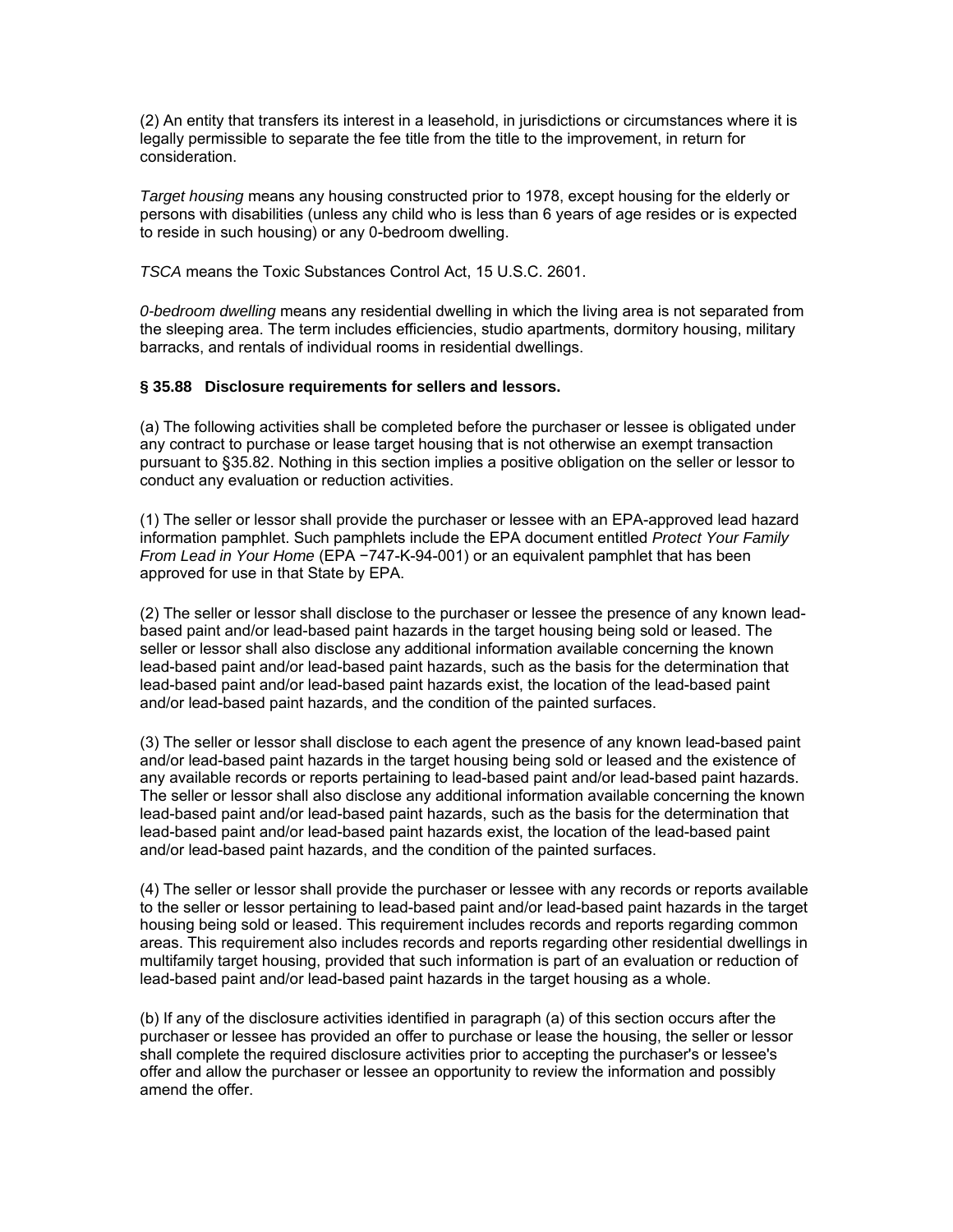(Approved by the Office of Management and Budget under control number 2070–0151)

[61 FR 9082, Mar. 6, 1996, as amended at 64 FR 14382, Mar. 25, 1999]

## **§ 35.90 Opportunity to conduct an evaluation.**

(a) Before a purchaser is obligated under any contract to purchase target housing, the seller shall permit the purchaser a 10-day period (unless the parties mutually agree, in writing, upon a different period of time) to conduct a risk assessment or inspection for the presence of leadbased paint and/or lead-based paint hazards.

(b) Notwithstanding paragraph (a) of this section, a purchaser may waive the opportunity to conduct the risk assessment or inspection by so indicating in writing.

(Approved by the Office of Management and Budget under control number 2070–0151)

[61 FR 9082, Mar. 6, 1996, as amended at 64 FR 14382, Mar. 25, 1999]

## **§ 35.92 Certification and acknowledgment of disclosure.**

(a) *Seller requirements.* Each contract to sell target housing shall include an attachment containing the following elements, in the language of the contract (e.g., English, Spanish):

(1) A Lead Warning Statement consisting of the following language:

Every purchaser of any interest in residential real property on which a residential dwelling was built prior to 1978 is notified that such property may present exposure to lead from lead-based paint that may place young children at risk of developing lead poisoning. Lead poisoning in young children may produce permanent neurological damage, including learning disabilities, reduced intelligence quotient, behavioral problems, and impaired memory. Lead poisoning also poses a particular risk to pregnant women. The seller of any interest in residential real property is required to provide the buyer with any information on lead-based paint hazards from risk assessments or inspections in the seller's possession and notify the buyer of any known lead-based paint hazards. A risk assessment or inspection for possible lead-based paint hazards is recommended prior to purchase.

(2) A statement by the seller disclosing the presence of known lead-based paint and/or leadbased paint hazards in the target housing being sold or indicating no knowledge of the presence of lead-based paint and/or lead-based paint hazards. The seller shall also provide any additional information available concerning the known lead-based paint and/or lead-based paint hazards, such as the basis for the determination that lead-based paint and/or lead-based paint hazards exist, the location of the lead-based paint and/or lead-based paint hazards, and the condition of the painted surfaces.

(3) A list of any records or reports available to the seller pertaining to lead-based paint and/or lead-based paint hazards in the housing that have been provided to the purchaser. If no such records or reports are available, the seller shall so indicate.

(4) A statement by the purchaser affirming receipt of the information set out in paragraphs (a)(2) and (a)(3) of this section and the lead hazard information pamphlet required under section 15 U.S.C. 2696.

(5) A statement by the purchaser that he/she has either: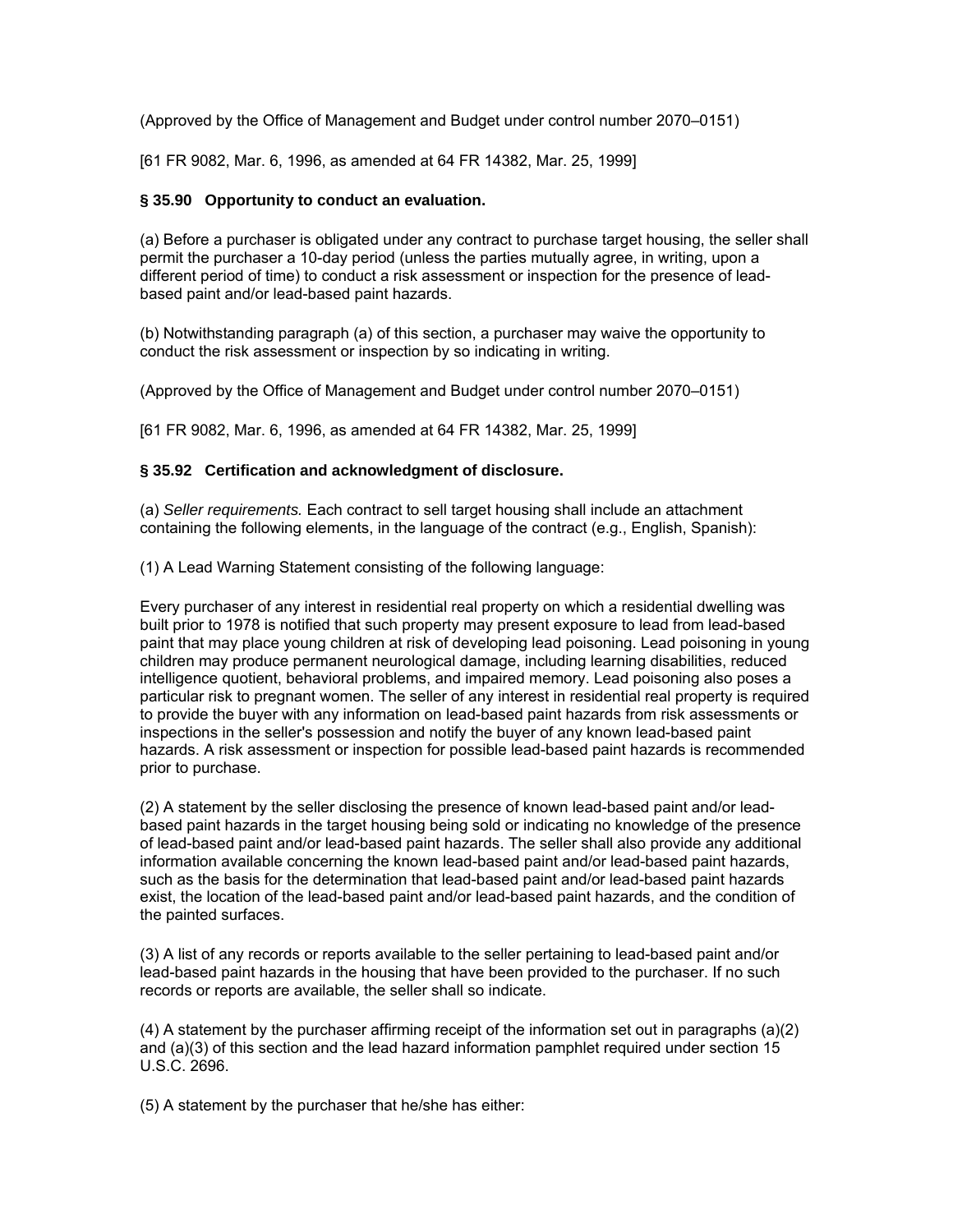(i) Received the opportunity to conduct the risk assessment or inspection required by §35.90(a); or

(ii) Waived the opportunity.

(6) When any agent is involved in the transaction to sell target housing on behalf of the seller, a statement that:

(i) The agent has informed the seller of the seller's obligations under 42 U.S.C. 4852d; and

(ii) The agent is aware of his/her duty to ensure compliance with the requirements of this subpart.

(7) The signatures of the sellers, agents, and purchasers, certifying to the accuracy of their statements, to the best of their knowledge, along with the dates of signature.

(b) *Lessor requirements.* Each contract to lease target housing shall include, as an attachment or within the contract, the following elements, in the language of the contract (e.g., English, Spanish):

(1) A Lead Warning Statement with the following language:

Housing built before 1978 may contain lead-based paint. Lead from paint, paint chips, and dust can pose health hazards if not managed properly. Lead exposure is especially harmful to young children and pregnant women. Before renting pre-1978 housing, lessors must disclose the presence of lead-based paint and/or lead-based paint hazards in the dwelling. Lessees must also receive a federally approved pamphlet on lead poisoning prevention.

(2) A statement by the lessor disclosing the presence of known lead-based paint and/or leadbased paint hazards in the target housing being leased or indicating no knowledge of the presence of lead-based paint and/or lead-based paint hazards. The lessor shall also disclose any additional information available concerning the known lead-based paint and/or lead-based paint hazards, such as the basis for the determination that lead-based paint and/or lead-based paint hazards exist in the housing, the location of the lead-based paint and/or lead-based paint hazards, and the condition of the painted surfaces.

(3) A list of any records or reports available to the lessor pertaining to lead-based paint and/or lead-based paint hazards in the housing that have been provided to the lessee. If no such records or reports are available, the lessor shall so indicate.

(4) A statement by the lessee affirming receipt of the information set out in paragraphs (b)(2) and (b)(3) of this section and the lead hazard information pamphlet required under 15 U.S.C. 2696.

(5) When any agent is involved in the transaction to lease target housing on behalf of the lessor, a statement that:

(i) The agent has informed the lessor of the lessor's obligations under 42 U.S.C. 4852d; and

(ii) The agent is aware of his/her duty to ensure compliance with the requirements of this subpart.

(6) The signatures of the lessors, agents, and lessees certifying to the accuracy of their statements to the best of their knowledge, along with the dates of signature.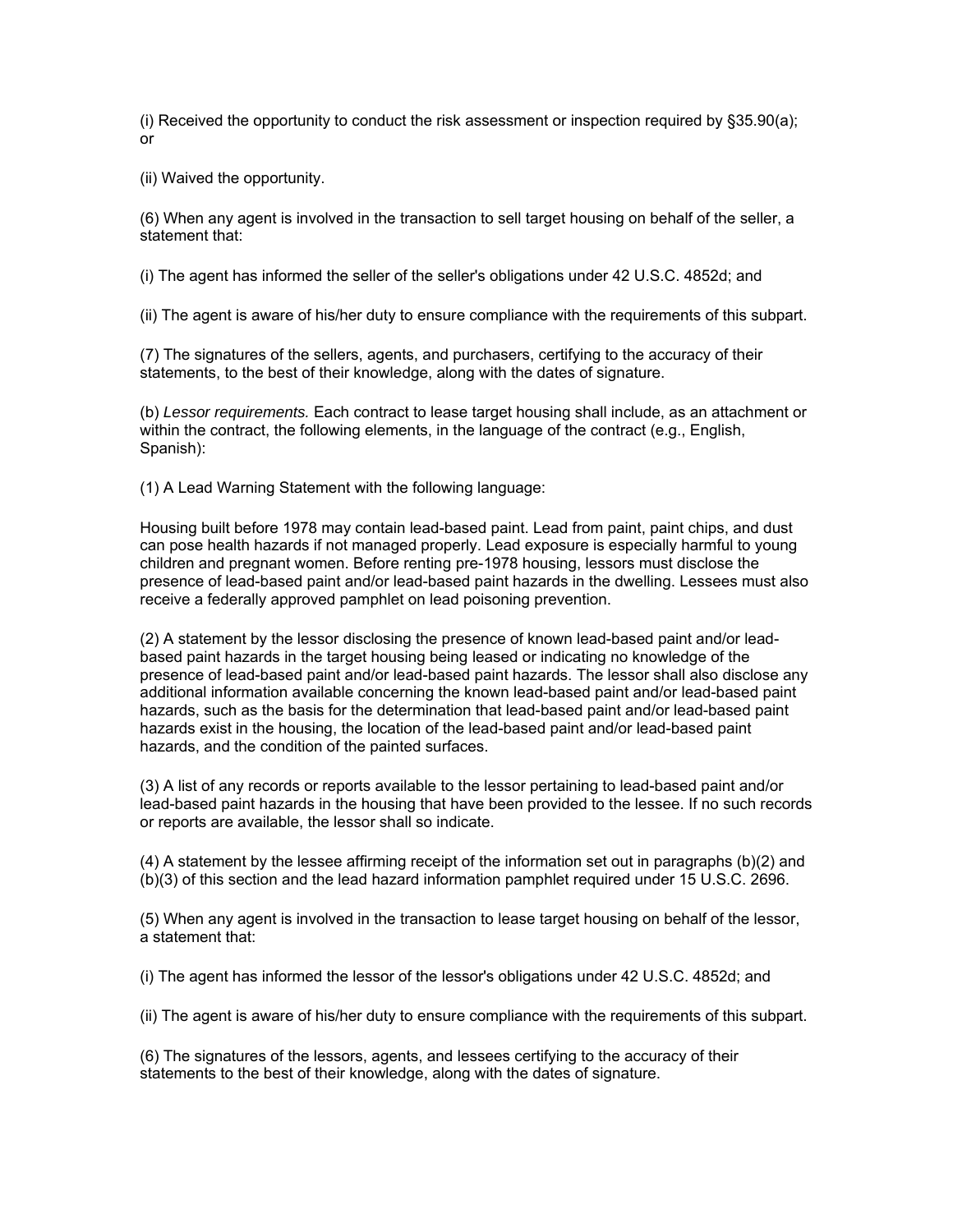(c) *Retention of certification and acknowledgment information.* (1) The seller, and any agent, shall retain a copy of the completed attachment required under paragraph (a) of this section for no less than 3 years from the completion date of the sale. The lessor, and any agent, shall retain a copy of the completed attachment or lease contract containing the information required under paragraph (b) of this section for no less than 3 years from the commencement of the leasing period.

(2) This recordkeeping requirement is not intended to place any limitations on civil suits under the Act, or to otherwise affect a lessee's or purchaser's rights under the civil penalty provisions of 42 U.S.C. 4852d(b)(3).

(d) The seller, lessor, or agent shall not be responsible for the failure of a purchaser's or lessee's legal representative (where such representative receives all compensation from the purchaser or lessee) to transmit disclosure materials to the purchaser or lessee, provided that all required parties have completed and signed the necessary certification and acknowledgment language required under paragraphs (a) and (b) of this section.

(Approved by the Office of Management and Budget under control number 2070–0151)

[61 FR 9082, Mar. 6, 1996, as amended at 64 FR 14382, Mar. 25, 1999]

## **§ 35.94 Agent responsibilities.**

(a) Each agent shall ensure compliance with all requirements of this subpart. To ensure compliance, the agent shall:

(1) Inform the seller or lessor of his/her obligations under §§35.88, 35.90, and 35.92.

(2) Ensure that the seller or lessor has performed all activities required under §§35.88, 35.90, and 35.92, or personally ensure compliance with the requirements of §§35.88, 35.90, and 35.92.

(b) If the agent has complied with paragraph (a)(1) of this section, the agent shall not be liable for the failure to disclose to a purchaser or lessee the presence of lead-based paint and/or leadbased paint hazards known by a seller or lessor but not disclosed to the agent.

(Approved by the Office of Management and Budget under control number 2070–0151)

[61 FR 9082, Mar. 6, 1996, as amended at 64 FR 14382, Mar. 25, 1999]

# **§ 35.96 Enforcement.**

(a) Any person who knowingly fails to comply with any provision of this subpart shall be subject to civil monetary penalties in accordance with the provisions of 42 U.S.C. 3545 and 24 CFR part 30.

(b) The Secretary is authorized to take such action as may be necessary to enjoin any violation of this subpart in the appropriate Federal district court.

(c) Any person who knowingly violates the provisions of this subpart shall be jointly and severally liable to the purchaser or lessee in an amount equal to 3 times the amount of damages incurred by such individual.